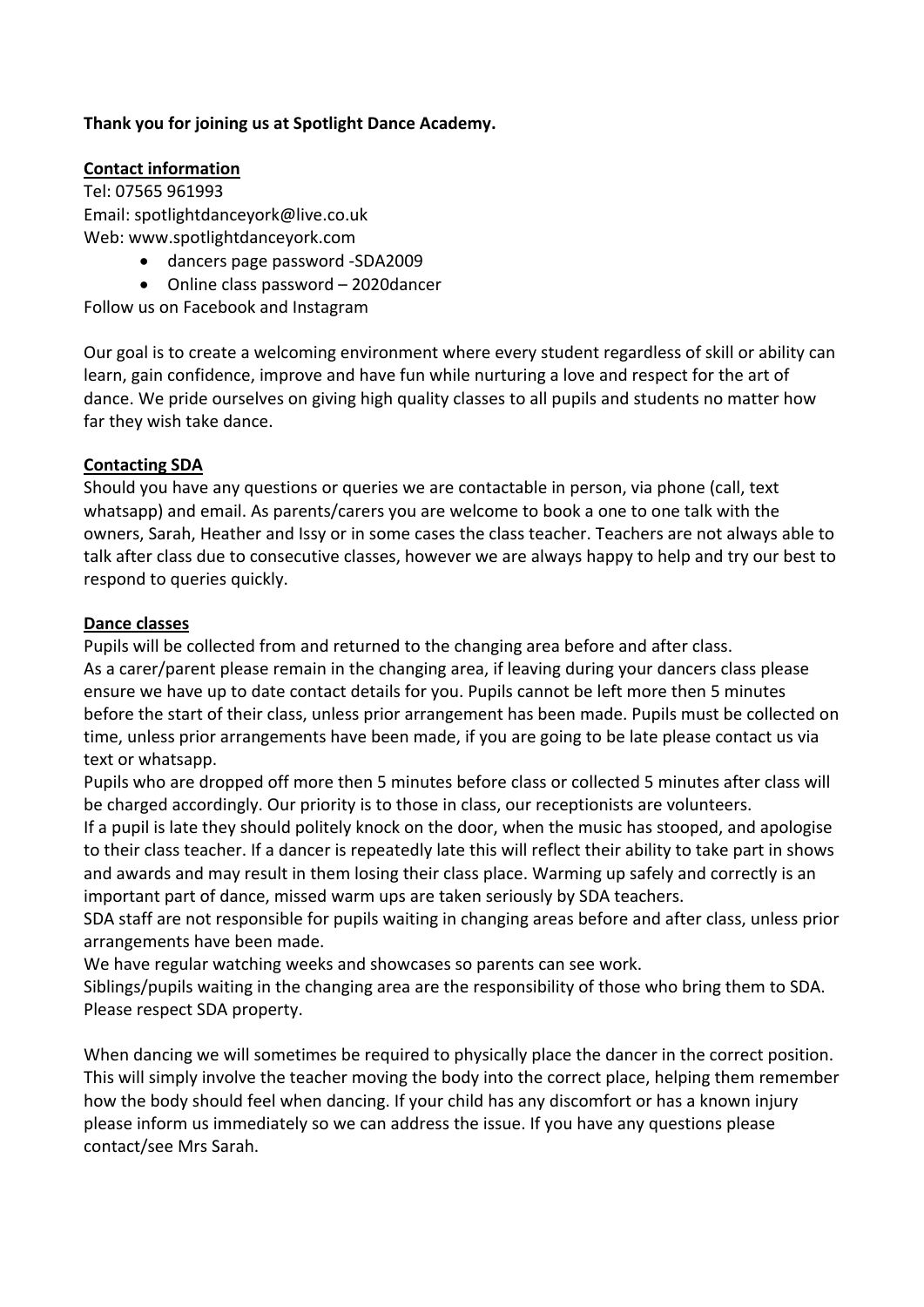If pupils incur an injury out of dance and their teacher is not notified before class SDA teachers cannot address the issue and provide alternatives. SDA is not responsible for further injury if staff are not notified before class starts.

## **Toilets**

Please check your child has been to the toilet before class. Pupils will not helped with undressing/toileting by staff. Please note the location of the toilets, it is not always possible for SDA staff to accompany children to the toilets if they are teaching.

#### **Developing a dancer**

As ballet, tap, contemporary, jazz, acro and musical theatre pupils' progress through the school they are encouraged to take part in at least 2 or 3 classes a week. Older students are encouraged to audition for extra dance programmes. This helps in the development of technique, flexibility and the ability to pick up routines, all key skills a dancer should have. The skills we teach in class build confidence, discipline, presentation, team work and much more, all transferable skills that can be applied to all walks of life.

### **Uniform**

Correct uniform must be worn for each class.We do not accept alternatives to the SDA uniform, this includes warm ups. We have a range of hoodies, jumpers and cardigans on sale to suit most budgets.

Why we have a uniform:

- All pupils dressed alike and equal, the only logo in class is SDA
- Pupils are dressed appropriately for their dance class, to reflect the style and for safety
- Extra purchases are kept to minimal at show time as every child wears the same brand/style shoes, socks and tights

Hair must be tied back neatly with bobbles, soft hair bands and grips. A classical bun should be worn for ballet from the age of 7 (blue class)

No outdoor shoes are allowed in the dance studios.

To purchase class uniform, visit our shop during opening hours Thursday-Saturday. We stock all uniform ourselves and may sometimes ask you to wait up 2 weeks for stock to come in. Please check the website for an up to date uniform list.

If pupils are not dressed appropriately for class they will be asked to sit and watch.

# **Class Fees**

Class fees are to be paid on time. Late payments will be charged a fee of £10 per week. You may chose to pay upfront for the year or in monthly instalments. Fees are non refundable. Acro, Ballet, Contemporary, Musical Theatre, Tap, Jazz Fees include; Class fees and discounts off some holiday workshops. Extra fees may be requested for shows or awards. Dance Fusion fees include class fees only.

Payment is to be set up through the payment link provided. If your son/daughter chooses to stop taking class(es) 1 months paid notice is required, we must have given notice in writing. If fees are being paid by monthly instalments and we do not receive payment on the given date you will be notified via email and the pupil will be asked to sit and watch until fees are paid. If fees are continually late and late fees are ignored this will effect pupils class place.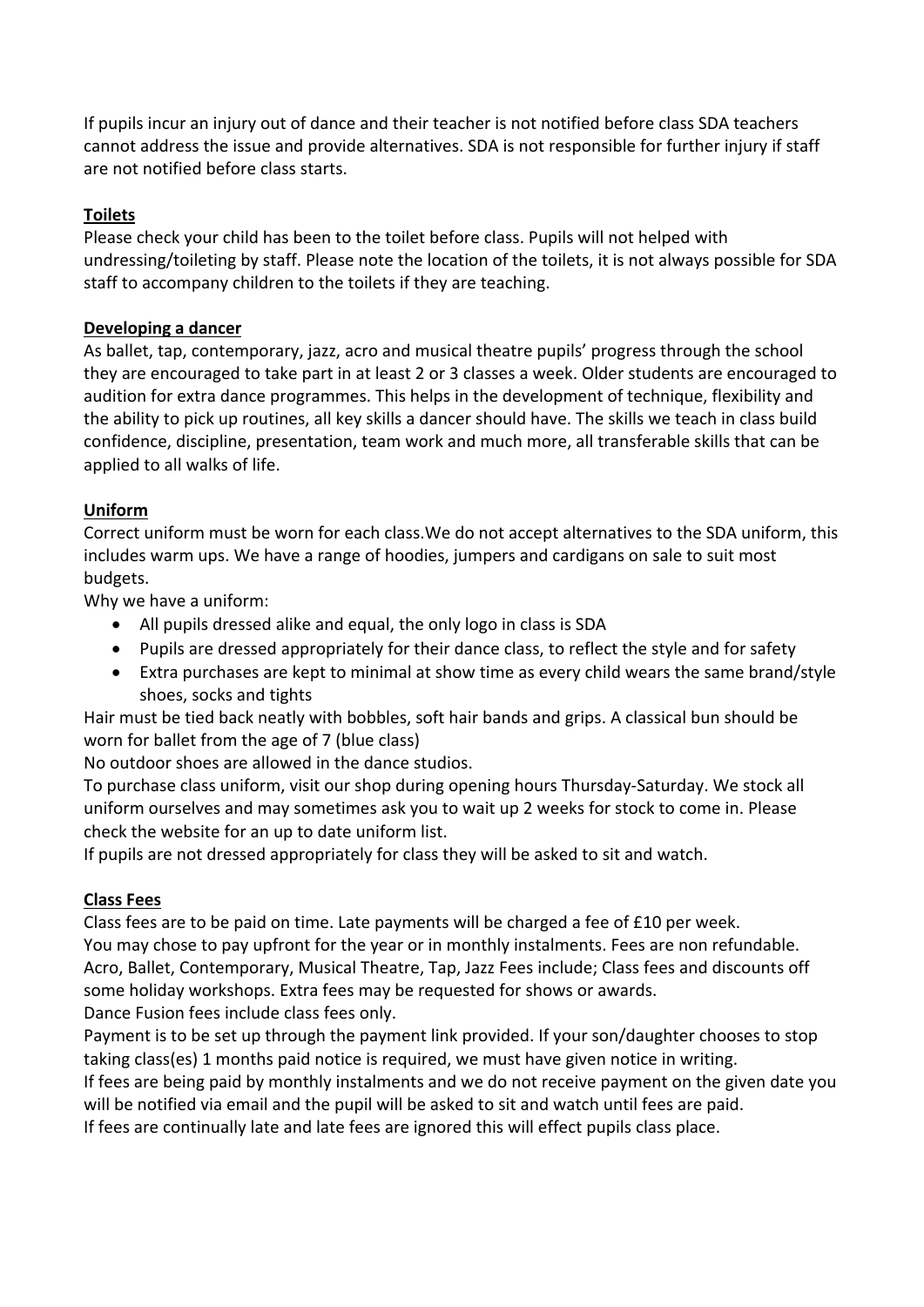#### **Absences**

Pupils are encouraged to attend regularly if they wish to take awards and be part of the annual show. If pupils know they will be absent from class the following week they, the pupil, should ask their teacher to be excused from class and give the reason. If a pupil is ill or is going to be unexpectedly absent please text or email up to 1 hour before class, word of mouth will not be accepted. 2 or more unexplained absences in a half term will result in losing class places. We provide different types of classes with different commitment levels, please ensure you and your dancer understand the commitments you make to SDA and the class team.

SDA provides multiple online classes as make up sessions. Please visit our website and go to "online classes" page password, "2020dancer"

Payment is required for all classes, attended or otherwise.

Should SDA be required to close by forces beyond our control, half monthly fees are required. We will provide alternative classes as appropriate to the situation.

#### **Shows**

Ballet, Tap, Contemporary, Musical Theatre, Jazz and Acro Pupils have the opportunity to take part in our annual dance show. This is a fantastic experience for all pupils and we encourage everyone to get involved. If your child is unable to take part in the show please contact SDA via email up to 5 months before show date, we must have it in writing that pupil is not taking part. If you contact us after this time you will be charged a fee of £20 per dance to cover costumes purchased and any edits a teacher will have to make.

Please ensure you are familiar with our behaviour, health and safety and safe guarding policies. Found on the website.

#### BACS details: Spotlight Dance

Sort code – 09-01-29 Account no. – 09428412

Please put your child's name as a referenceSpotlight Dance Academy reserves the right to alter terms and conditions as the business develops